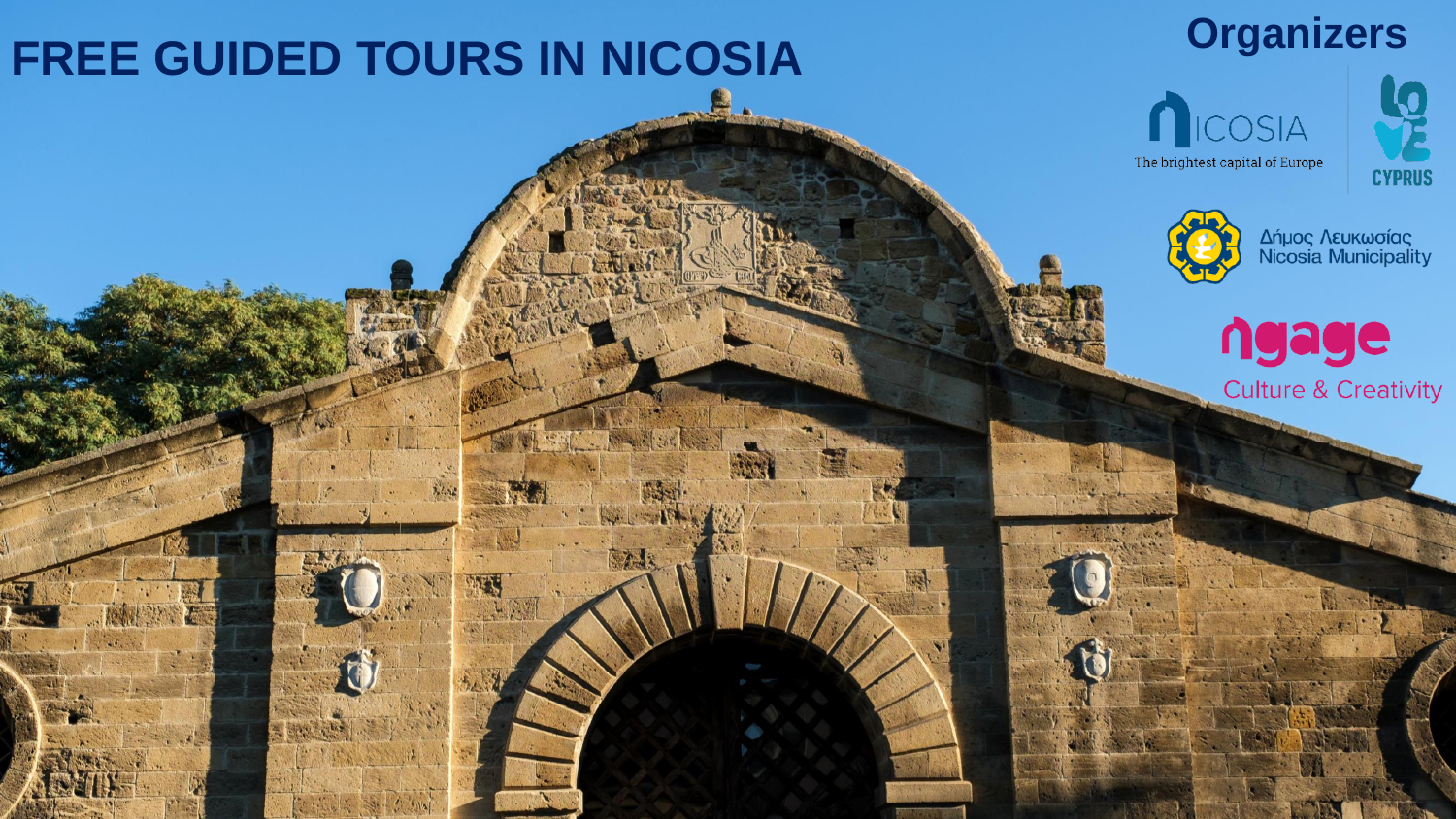## APRIL 2022

| MEETING POINT: OLD TOWN HALL, ELEFTHERIA SQUARE |             |                 |  |  |
|-------------------------------------------------|-------------|-----------------|--|--|
| <b>REGISTER HERE</b>                            |             |                 |  |  |
|                                                 |             |                 |  |  |
| <b>DATE</b>                                     | <b>TIME</b> | <b>LANGUAGE</b> |  |  |
| 16/04                                           | 10:00       | <b>ENGLISH</b>  |  |  |
| $22/4*$                                         | 10:00       | <b>GREEK</b>    |  |  |
| (*special tour Good Friday)                     | 15:30       | <b>ENGLISH</b>  |  |  |
| 23/4                                            | 10:00       | <b>ENGLISH</b>  |  |  |
| 30/4                                            | 10:00       | <b>ENGLISH</b>  |  |  |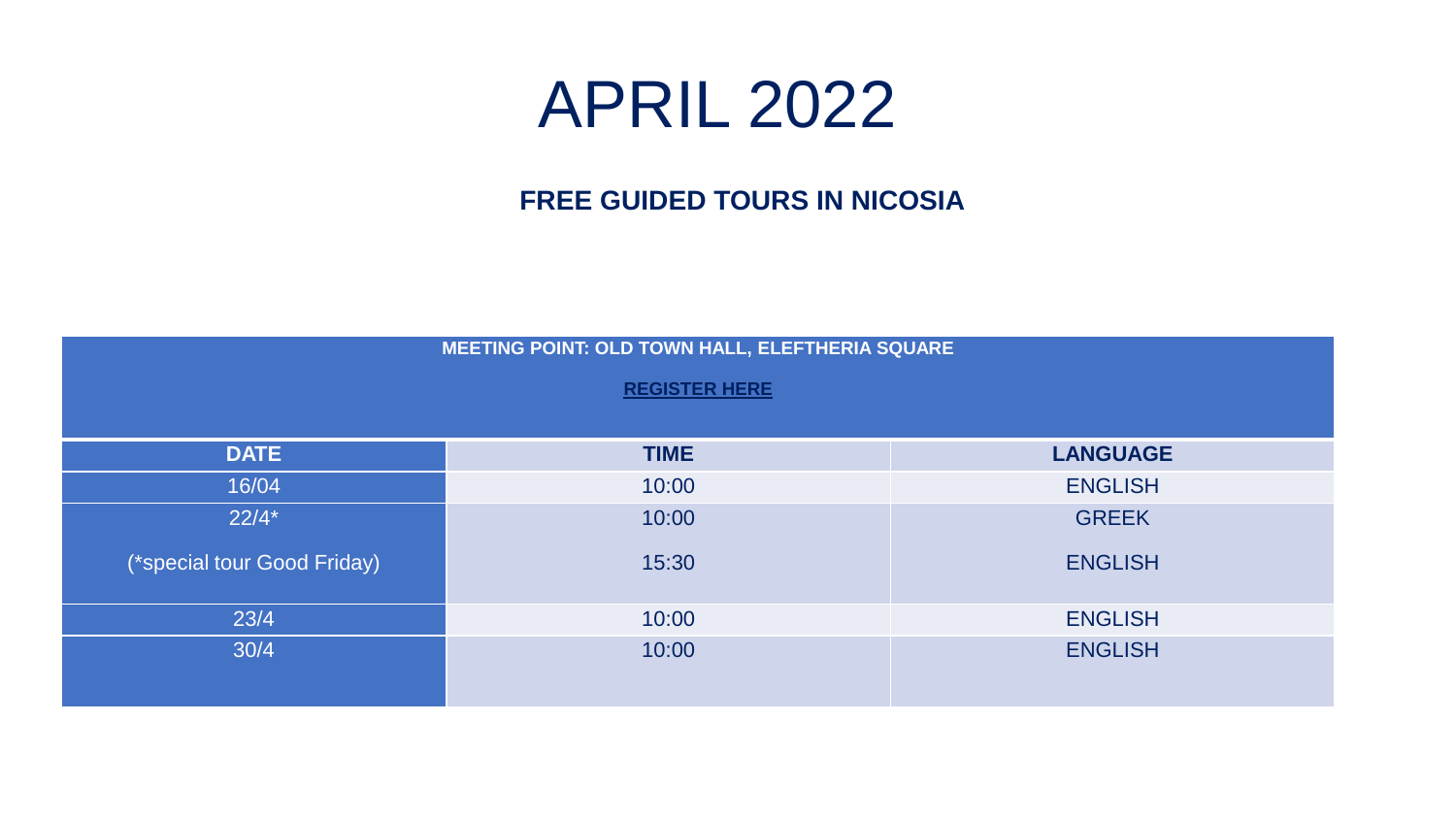

| MEETING POINT: OLD TOWN HALL, ELEFTHERIA SQUARE |                      |                 |  |
|-------------------------------------------------|----------------------|-----------------|--|
|                                                 | <b>REGISTER HERE</b> |                 |  |
|                                                 |                      |                 |  |
| <b>DATE</b>                                     | <b>TIME</b>          | <b>LANGUAGE</b> |  |
| 07/05                                           | 10:00                | <b>ENGLISH</b>  |  |
| 14/05                                           | 10:00                | <b>ENGLISH</b>  |  |
|                                                 |                      |                 |  |
| $18/5*$                                         | 10:00                | <b>GREEK</b>    |  |
| (*special tour in Nicosia Museums)              | 15:30                | <b>ENGLISH</b>  |  |
| 21/5                                            | 10:00                | <b>ENGLISH</b>  |  |
|                                                 |                      |                 |  |
| 28/5                                            | 10:00                | <b>ENGLISH</b>  |  |
|                                                 |                      |                 |  |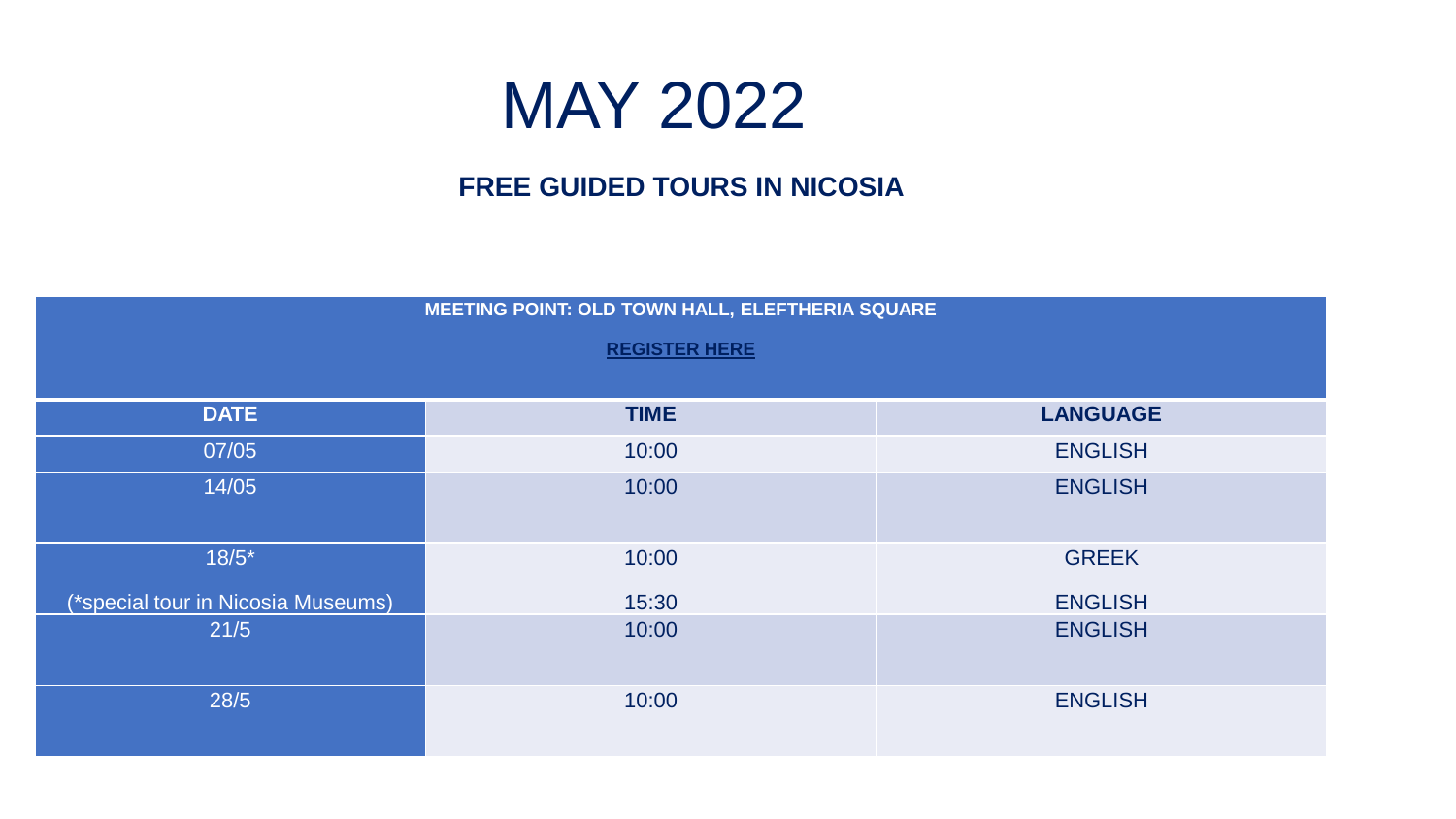### JUNE 2022

| MEETING POINT: OLD TOWN HALL, ELEFTHERIA SQUARE |             |              |                      |  |
|-------------------------------------------------|-------------|--------------|----------------------|--|
| <b>REGISTER HERE</b>                            |             |              |                      |  |
|                                                 |             |              |                      |  |
| <b>DATE</b>                                     | <b>TIME</b> | <b>ROUTE</b> | <b>LANGUAGE</b>      |  |
| $3/6*$                                          | 19:00       | Old town     | <b>GREEK/ENGLISH</b> |  |
| (*special bike tour in Nicosia)                 |             |              |                      |  |
|                                                 |             |              |                      |  |
|                                                 |             |              |                      |  |
|                                                 |             |              |                      |  |
| 4/6                                             | 10:00       | Old town     | <b>ENGLISH</b>       |  |
|                                                 |             |              |                      |  |
| 11/6                                            | 10:00       | Old town     | <b>ENGLISH</b>       |  |
|                                                 |             |              |                      |  |
| 18/6                                            | 10:00       | Old town     | <b>ENGLISH</b>       |  |
|                                                 |             |              |                      |  |
| 25/6                                            | 10:00       | Old town     | <b>ENGLISH</b>       |  |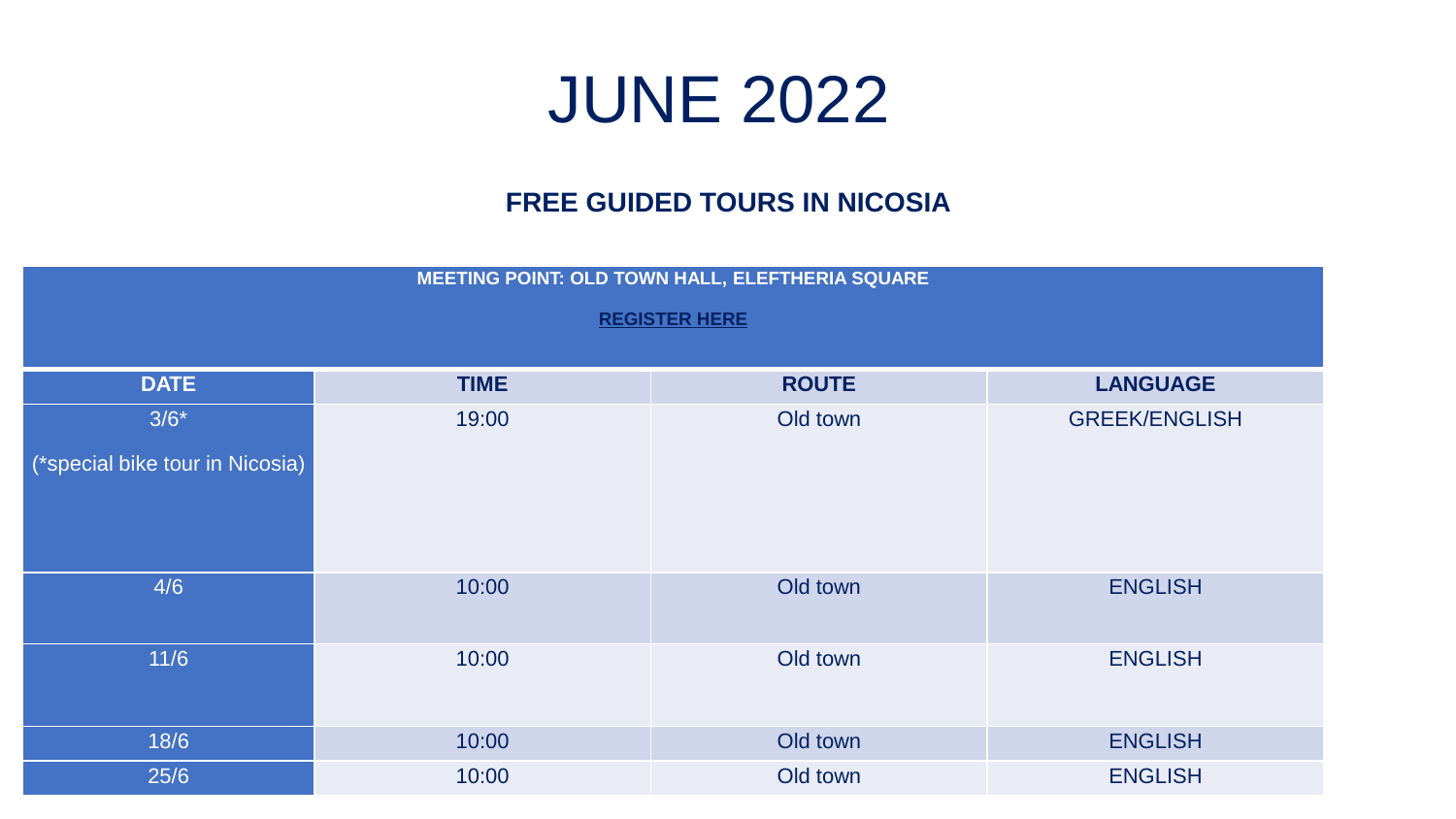### JULY 2022

| MEETING POINT: OLD TOWN HALL, ELEFTHERIA SQUARE               |       |                                     |                |  |  |
|---------------------------------------------------------------|-------|-------------------------------------|----------------|--|--|
| <b>REGISTER HERE</b>                                          |       |                                     |                |  |  |
| <b>TIME</b><br><b>DATE</b><br><b>LANGUAGE</b><br><b>ROUTE</b> |       |                                     |                |  |  |
| 7/7                                                           | 18:00 | <b>Old Town</b>                     | <b>ENGLISH</b> |  |  |
| 14/7                                                          | 10:00 | <b>Cyprus Museum &amp; Old Town</b> | <b>ENGLISH</b> |  |  |
| 21/7                                                          | 18:00 | <b>Old Town</b>                     | <b>ENGLISH</b> |  |  |
| 28/7                                                          | 10:00 | <b>Cyprus Museum &amp; Old Town</b> | <b>ENGLISH</b> |  |  |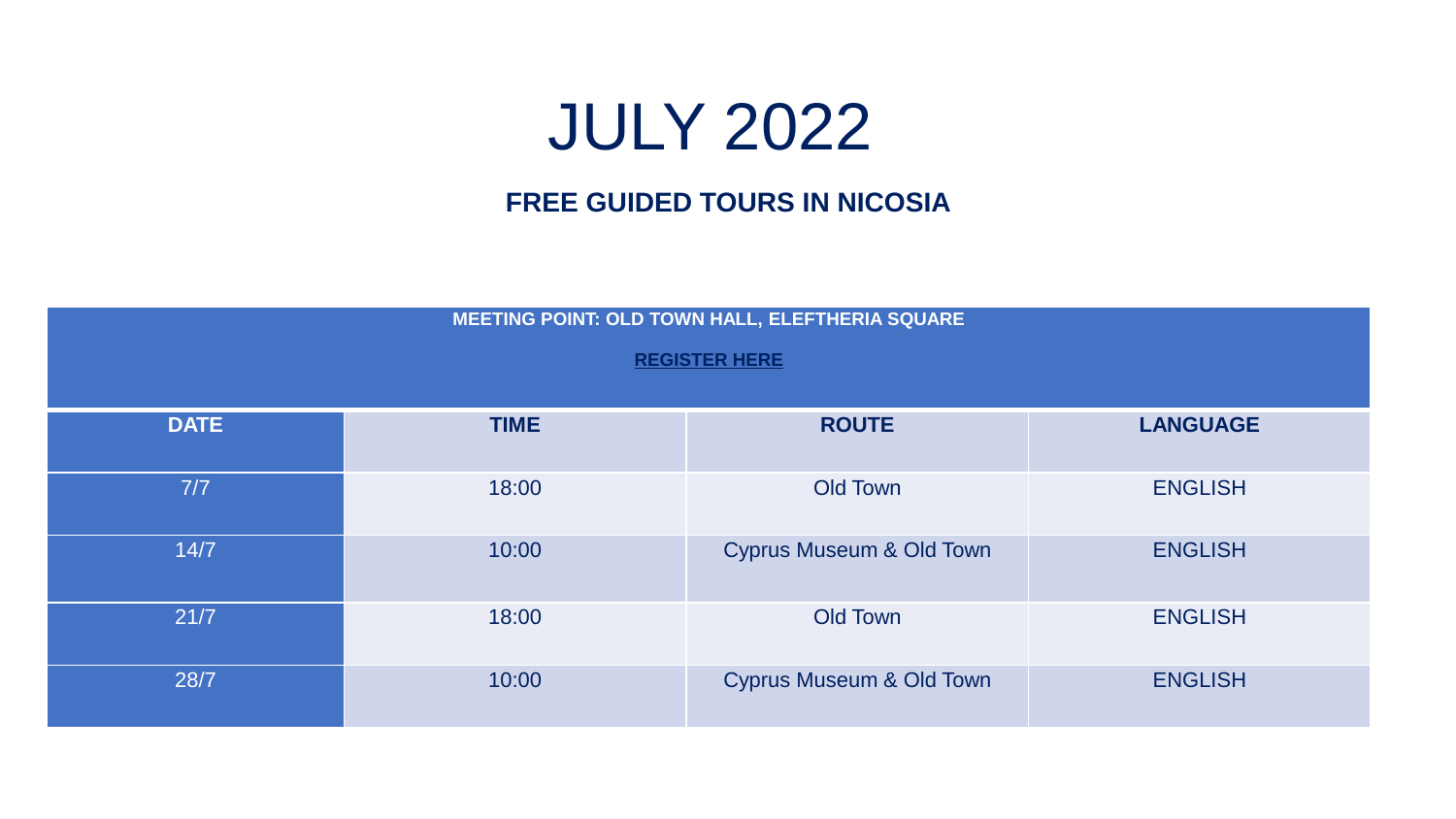### AUGUST 2022

| MEETING POINT: OLD TOWN HALL, ELEFTHERIA SQUARE<br><b>REGISTER HERE</b> |             |                                     |                 |  |
|-------------------------------------------------------------------------|-------------|-------------------------------------|-----------------|--|
| <b>DATE</b>                                                             | <b>TIME</b> | <b>ROUTE</b>                        | <b>LANGUAGE</b> |  |
| 4/8                                                                     | 18:00       | Old Town                            | <b>ENGLISH</b>  |  |
| 25/8                                                                    | 10:00       | <b>Cyprus Museum &amp; Old Town</b> | <b>ENGLISH</b>  |  |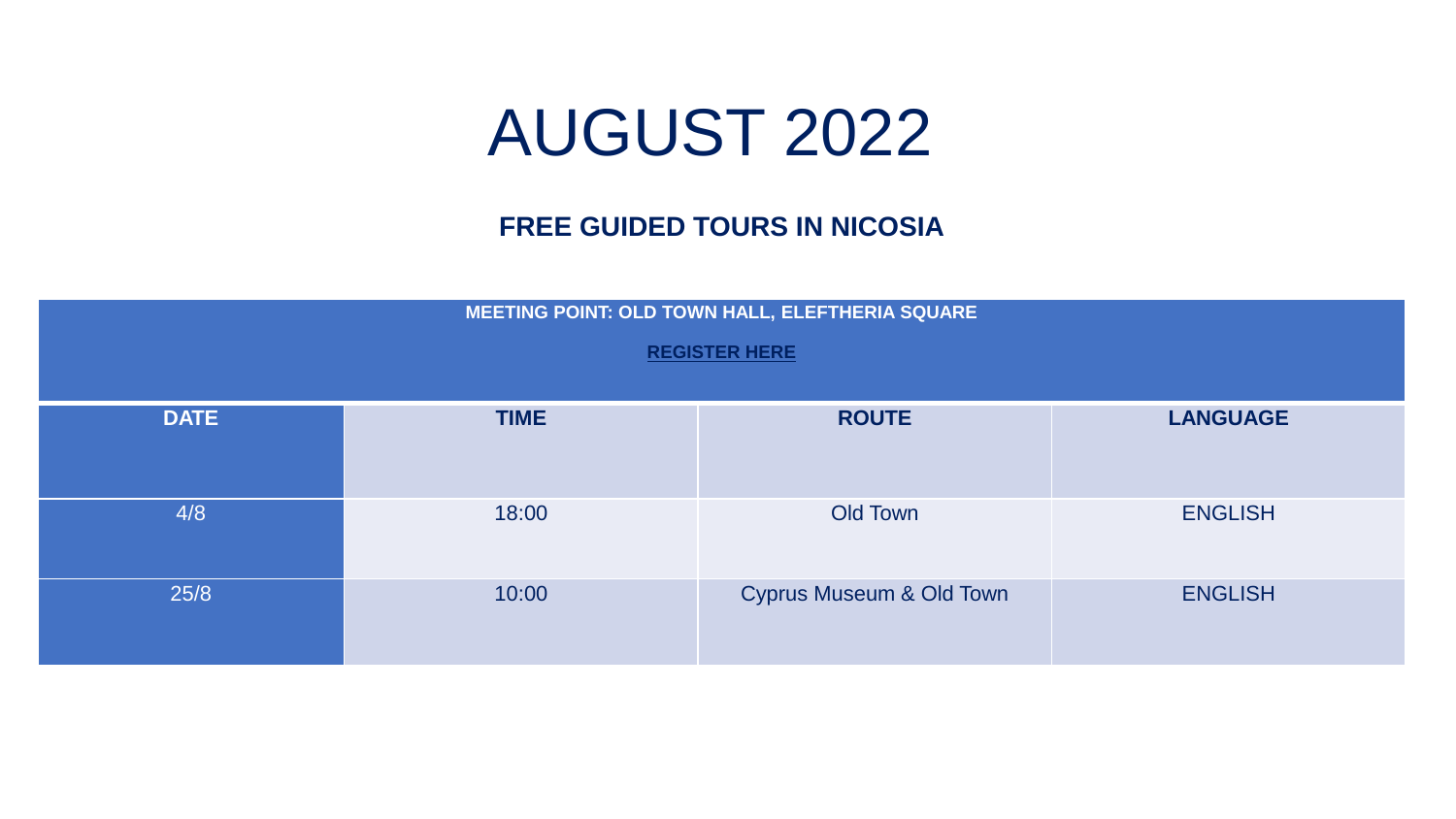## SEPTEMBER 2022

| MEETING POINT: OLD TOWN HALL, ELEFTHERIA SQUARE  |             |                                                                                                                                |                 |  |
|--------------------------------------------------|-------------|--------------------------------------------------------------------------------------------------------------------------------|-----------------|--|
| <b>REGISTER HERE</b>                             |             |                                                                                                                                |                 |  |
|                                                  |             |                                                                                                                                |                 |  |
| <b>DATE</b>                                      | <b>TIME</b> | <b>ROUTE</b>                                                                                                                   | <b>LANGUAGE</b> |  |
| 3/9                                              | 10:00       | <b>Old Town</b>                                                                                                                | <b>GREEK</b>    |  |
| 7/9                                              | 18:00       | <b>Old Town</b>                                                                                                                | <b>ENGLISH</b>  |  |
| 10/9                                             | 10:00       | <b>Old Town</b>                                                                                                                | <b>ENGLISH</b>  |  |
| $14/9*$<br>(*special accessible tour)            | 18:00       | Old Town (accessible)                                                                                                          | <b>GREEK</b>    |  |
| 17/9                                             | 10:00       | <b>Old Town</b>                                                                                                                | <b>ENGLISH</b>  |  |
| 21/9                                             | 18:00       | <b>Old Town</b>                                                                                                                | <b>ENGLISH</b>  |  |
| 24/9 (*special tour World<br><b>Tourism Day)</b> | 10:00       | Athalassa National Park (meeting point at<br><b>Environmental Information Center</b><br><b>Athalassa National Forest Park)</b> | <b>ENGLISH</b>  |  |
| 28/9                                             | 18:00       | <b>Old Town</b>                                                                                                                | <b>ENGLISH</b>  |  |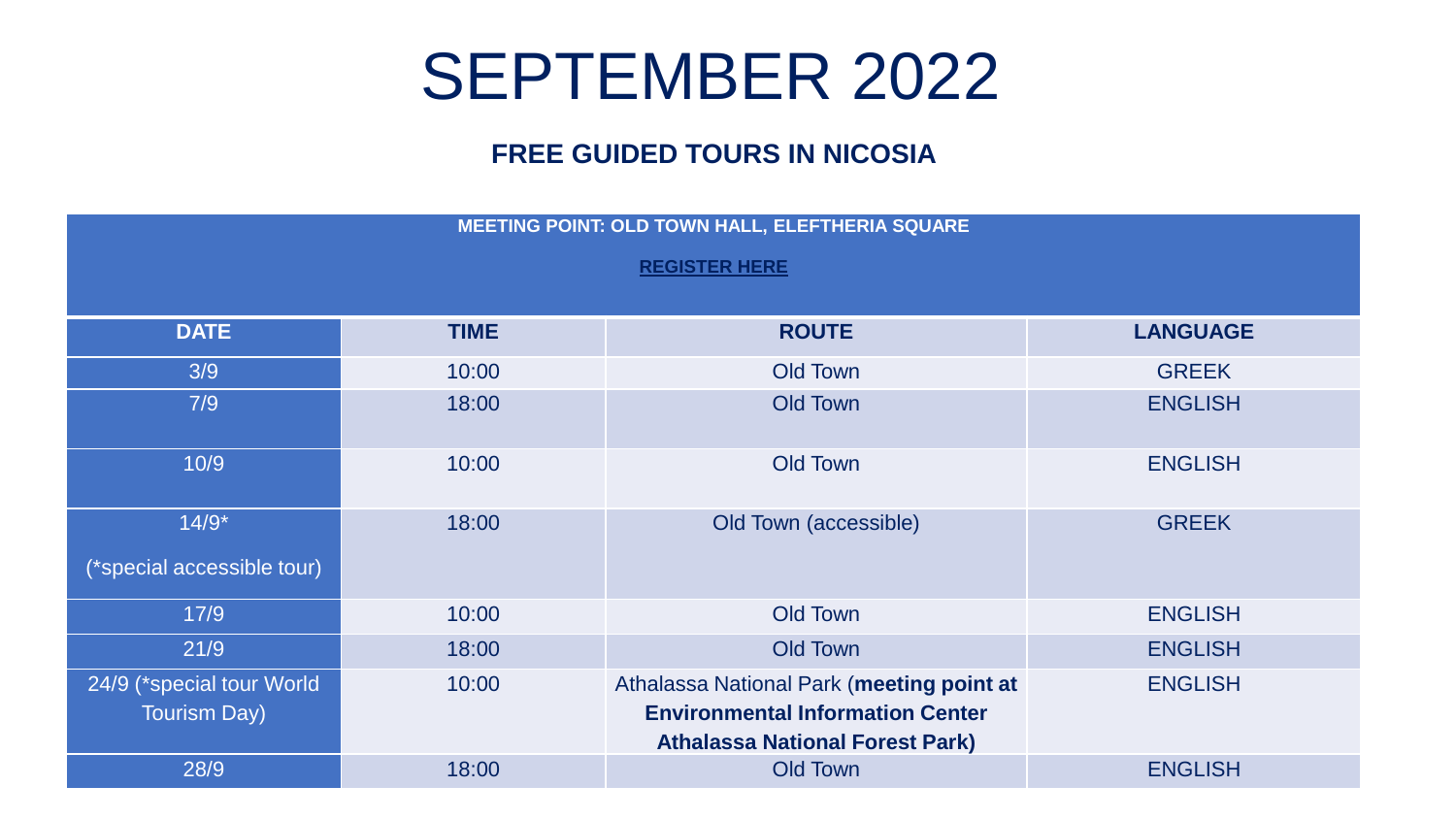## OCTOBER 2022

| *MEETING POINT: OLD TOWN HALL, ELEFTHERIA SQUARE |             |                                                |                 |  |
|--------------------------------------------------|-------------|------------------------------------------------|-----------------|--|
| <b>REGISTER HERE</b>                             |             |                                                |                 |  |
|                                                  |             |                                                |                 |  |
| <b>DATE</b>                                      | <b>TIME</b> | <b>ROUTE</b>                                   | <b>LANGUAGE</b> |  |
| $1/10$                                           | 10:00       | <b>Old Town</b>                                | <b>GREEK</b>    |  |
| $5/10$                                           | 18:00       | <b>Old Town</b>                                | <b>ENGLISH</b>  |  |
| 8/10                                             | 10:00       | <b>Old Town</b>                                | <b>ENGLISH</b>  |  |
| 12/10                                            | 18:00       | <b>Old Town</b>                                | <b>ENGLISH</b>  |  |
| 15/10                                            | 10:00       | <b>Old Town</b>                                | <b>GREEK</b>    |  |
| 19/10                                            | 18:00       | <b>Old Town</b>                                | <b>ENGLISH</b>  |  |
| 22/10                                            | 10:00       | Leventis Municipal Museum & Old<br><b>Town</b> | <b>ENGLISH</b>  |  |
| 26/10                                            | 18:00       | <b>Old Town</b>                                | <b>ENGLISH</b>  |  |
| 28/10                                            | 10:00       | <b>Old Town</b>                                | <b>GREEK</b>    |  |
| 29/10                                            | 10:00       | <b>Old Town</b>                                | <b>ENGLISH</b>  |  |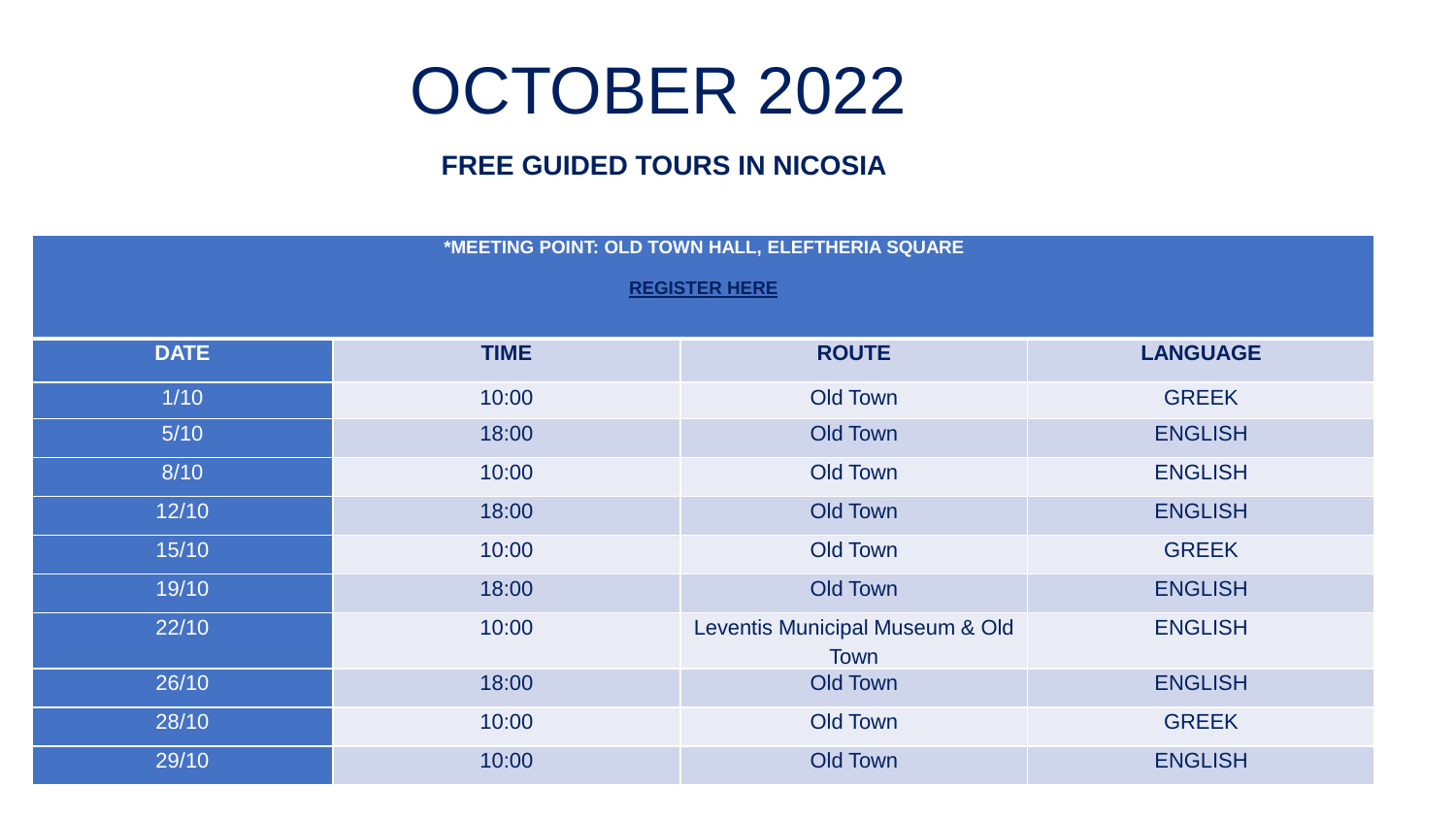## NOVEMBER 2022

| MEETING POINT: OLD TOWN HALL, ELEFTHERIA SQUARE<br><b>REGISTER HERE</b> |             |                                                        |                 |
|-------------------------------------------------------------------------|-------------|--------------------------------------------------------|-----------------|
| <b>DATE</b>                                                             | <b>TIME</b> | <b>ROUTE</b>                                           | <b>LANGUAGE</b> |
| 5/11                                                                    | 10:00       | Old Town                                               | <b>ENGLISH</b>  |
| 12/11                                                                   | 10:00       | A.G Leventis Gallery & Old Town                        | <b>ENGLISH</b>  |
| 19/11                                                                   | 10:00       | Old Town                                               | <b>ENGLISH</b>  |
| 26/11                                                                   | 10:00       | Museum of the history of Cypriot<br>Coinage & Old Town | <b>ENGLISH</b>  |